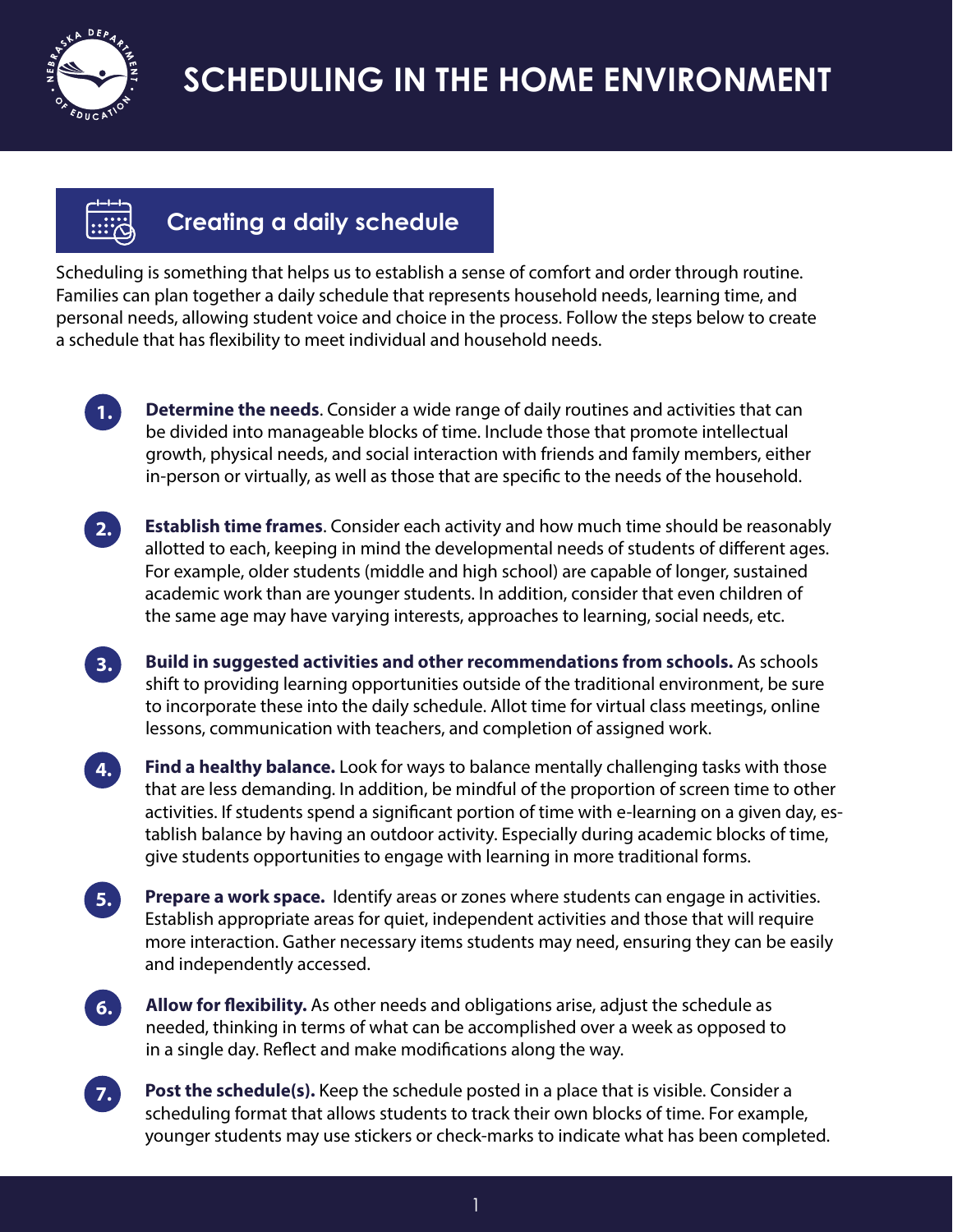The chart below illustrates the different kinds of activities that can be scheduled throughout a typical day. The sample schedules on the following pages are likewise color-coded.

The chart below illustrates the different kinds of activities that can be scheduled by scheduled by scheduled by scheduled by scheduled by scheduled by scheduled by scheduled by scheduled by scheduled by scheduled by sche

#### throughout a typical day. The sample schedules on the following pages are likewise **Sample Activities by Category\***

|          | <b>Basic needs</b>                                                                                                                                                                                                                                           | <b>Household</b><br>needs                                                                                                                                                                                                  | Learning/<br>academic work                                                                                                                                                                                                                                                                                                                                    | <b>Physical</b><br>activity                                                                                                                                                                                                                                                          | Free time/choice<br><b>activities</b>                                                                                                                                                                                             |
|----------|--------------------------------------------------------------------------------------------------------------------------------------------------------------------------------------------------------------------------------------------------------------|----------------------------------------------------------------------------------------------------------------------------------------------------------------------------------------------------------------------------|---------------------------------------------------------------------------------------------------------------------------------------------------------------------------------------------------------------------------------------------------------------------------------------------------------------------------------------------------------------|--------------------------------------------------------------------------------------------------------------------------------------------------------------------------------------------------------------------------------------------------------------------------------------|-----------------------------------------------------------------------------------------------------------------------------------------------------------------------------------------------------------------------------------|
| $K-5$    | Brush teeth,<br>take a bath,<br>rest, eat<br>healthy foods &<br>stay hydrated,<br>spend time with<br>loved ones,<br>practice basic<br>social skills like<br>please & thank<br>you, converse<br>with others,<br>listen to positive<br>sounds such as<br>music | Pick up toys,<br>help set the<br>table,<br>participate in<br>fixing a meal,<br>dust, pick up<br>dishes, sweep<br>& mop floors,<br>sort laundry,<br>create "happy<br>notes" to send<br>to loved ones<br>who are far<br>away | Work through<br>lessons provided<br>by teacher,<br>read & discuss<br>reading, write &<br>discuss writing,<br>learn or<br>practice<br>languages, use<br>math, apply<br>science, draw,<br>play music,<br>craft, learn<br>about other<br>cultures, read or<br>view stories from<br>history, learn<br>about health &<br>safety, STEM<br>activities, read<br>aloud | Stretch, walk,<br>run, outdoor<br>play, jump<br>rope, hula<br>hoop, dance,<br>play ball, ride a<br>bike, shoot<br>hoops, Tai Chi,<br>calisthenics,<br>climb stairs,<br>online physical<br>activity breaks                                                                            | Read,<br>play games, solve<br>puzzles,<br>play with toys,<br>color, draw,<br>craft, build with<br>blocks, play with<br>dough, watch<br>educational TV,<br>relax, screen time,<br>engage in a variety<br>of creative<br>activities |
| $6 - 12$ | Shower,<br>brush teeth,<br>take time to<br>talk & process<br>current events,<br>take time to<br>make human<br>connections,<br>manage social<br>media in a<br>healthy way,<br>eat healthy<br>foods & stay<br>hydrated                                         | Clean room,<br>care for<br>household<br>members,<br>prepare meals,<br>care for pets,<br>shop for family,<br>assist neighbors<br>(yard work,<br>etc.)                                                                       | Work through<br>assigned<br>coursework,<br>read to younger<br>household<br>members,<br>communicate<br>with teachers,<br>review college<br>plans, complete<br>scholarship<br>searches,<br>prepare for tests<br>(ACT/SAT)                                                                                                                                       | <b>Take nature</b><br>walks, do yard<br>clean-up,<br>ride bikes,<br>calisthenics,<br>dance,<br>aerobics,<br>stretch &<br>breathe,<br>shoot hoops,<br>jump rope,<br>run, climb<br>stairs, play<br>catch, cross<br>train,<br>skateboard,<br>take online<br>physical<br>activity breaks | Draw, paint,<br>color, do crafts,<br>take design<br>challenges,<br>solve puzzles,<br>watch shows, cook<br>or bake, solve<br>Sudoku,<br>play games,<br>play music online,<br>read, relax                                           |

\*The sample schedules are intended solely to provide guidance and suggestions when students are working in a non-traditional school setting. The activities are not meant to replicate the school day, rather provide suggestions for learning in the home. This document is for informational purposes only. Please contact your local district for specific<br>learning in the home. This document is for informational purposes only. Please contact your local dist *i purposes only. Please <i>only. Please and a purposes only. Please contact your local district for sp recommended resources and support. information about recommended resources and support.*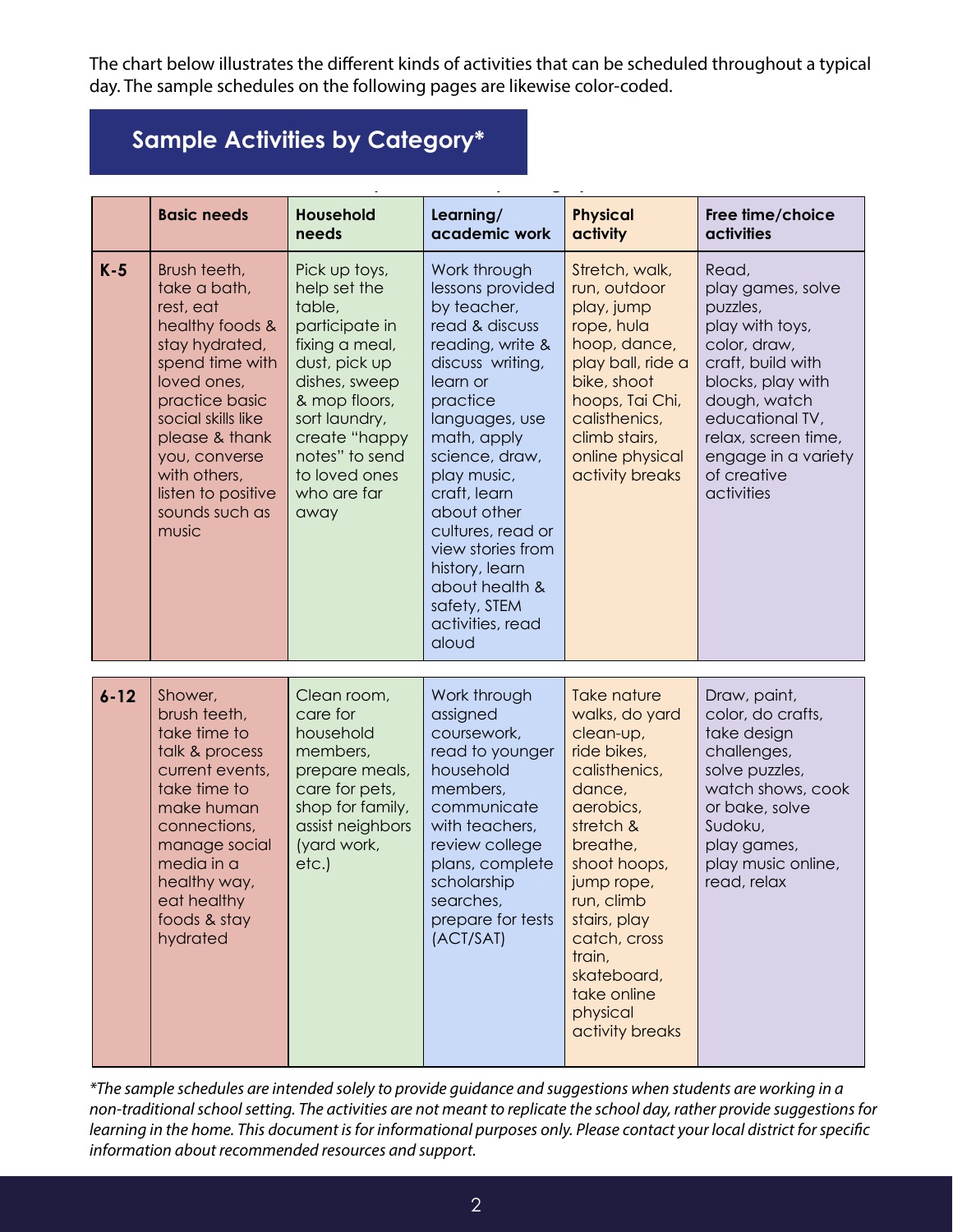# **Grades K–2**

|            | <b>Example A</b>                                                                                                  | <b>Example B</b>                                                                                                                                                      |  |
|------------|-------------------------------------------------------------------------------------------------------------------|-----------------------------------------------------------------------------------------------------------------------------------------------------------------------|--|
| 7:00 AM    | Breakfast & brush teeth                                                                                           | Breakfast & brush teeth                                                                                                                                               |  |
| 7:40 AM    | Family walk with the dog                                                                                          | <b>Stretching &amp; breathing</b>                                                                                                                                     |  |
| 8:00 AM    | Independent learning: Read book(s)<br>on your own<br>Guided learning: Discuss book(s)                             | Assigned school work or<br>guided learning: Count money with a<br>household member                                                                                    |  |
|            | with household member                                                                                             | Independent learning: Practice<br>counting money on own                                                                                                               |  |
| 8:40 AM    | Building with blocks & clean up                                                                                   | Make/practice music & clean up                                                                                                                                        |  |
| 9:20 AM    | Assigned school work or<br>independent learning: List plants<br>you see & identify things they need<br>to survive | Independent learning: List items that<br>can be changed by heating &<br>cooling, identify which of those<br>changes are permanent                                     |  |
| 9:40 AM    | Draw what you see outside & clean<br>Up                                                                           | Guided learning: Science experiments<br>to determine if items listed are<br>changed by heating & cooling, revise<br>list, discuss findings with a household<br>member |  |
| $10:20$ AM | Guided learning: Plant something<br>with a household member & clean<br>Up                                         |                                                                                                                                                                       |  |
| $11:00$ AM | Wash hands & help set the table                                                                                   | Wash hands & help fix lunch                                                                                                                                           |  |
| 11:30 AM   | Lunch                                                                                                             | Lunch                                                                                                                                                                 |  |
| 12:00 PM   | Play music & dance                                                                                                | Hula hoop & jump rope                                                                                                                                                 |  |
| 12:20 PM   | Quiet time: Relax                                                                                                 | Quiet time: Watch educational TV                                                                                                                                      |  |
| 1:00 PM    | Assigned learning: Read words with<br>a household member<br>Independent learning: Practice                        | Independent learning: Journal<br>feelings & experiences regarding<br>learning at home                                                                                 |  |
| 1:20 PM    | writing the words                                                                                                 | Crafting & clean up                                                                                                                                                   |  |
| 1:40 PM    | Crafting & clean up                                                                                               |                                                                                                                                                                       |  |
| 2:00 PM    |                                                                                                                   | Assigned school work                                                                                                                                                  |  |
| 2:20 PM    | Go outside & play                                                                                                 | Go on a bike ride                                                                                                                                                     |  |
| 3:00 PM    | Wash hands & snack                                                                                                | Wash hands & make a snack                                                                                                                                             |  |
| 3:30 PM    | Free time                                                                                                         | Free time                                                                                                                                                             |  |
| 5:00 PM    | Family meeting, draft tomorrow's<br>schedule                                                                      | Family meeting, draft tomorrow's<br>schedule                                                                                                                          |  |
| 5:30 PM    | Wash hands & help prepare dinner                                                                                  | Wash hands & help prepare dinner                                                                                                                                      |  |
| 7:00 PM    | <b>Bath</b>                                                                                                       | <b>Bath</b>                                                                                                                                                           |  |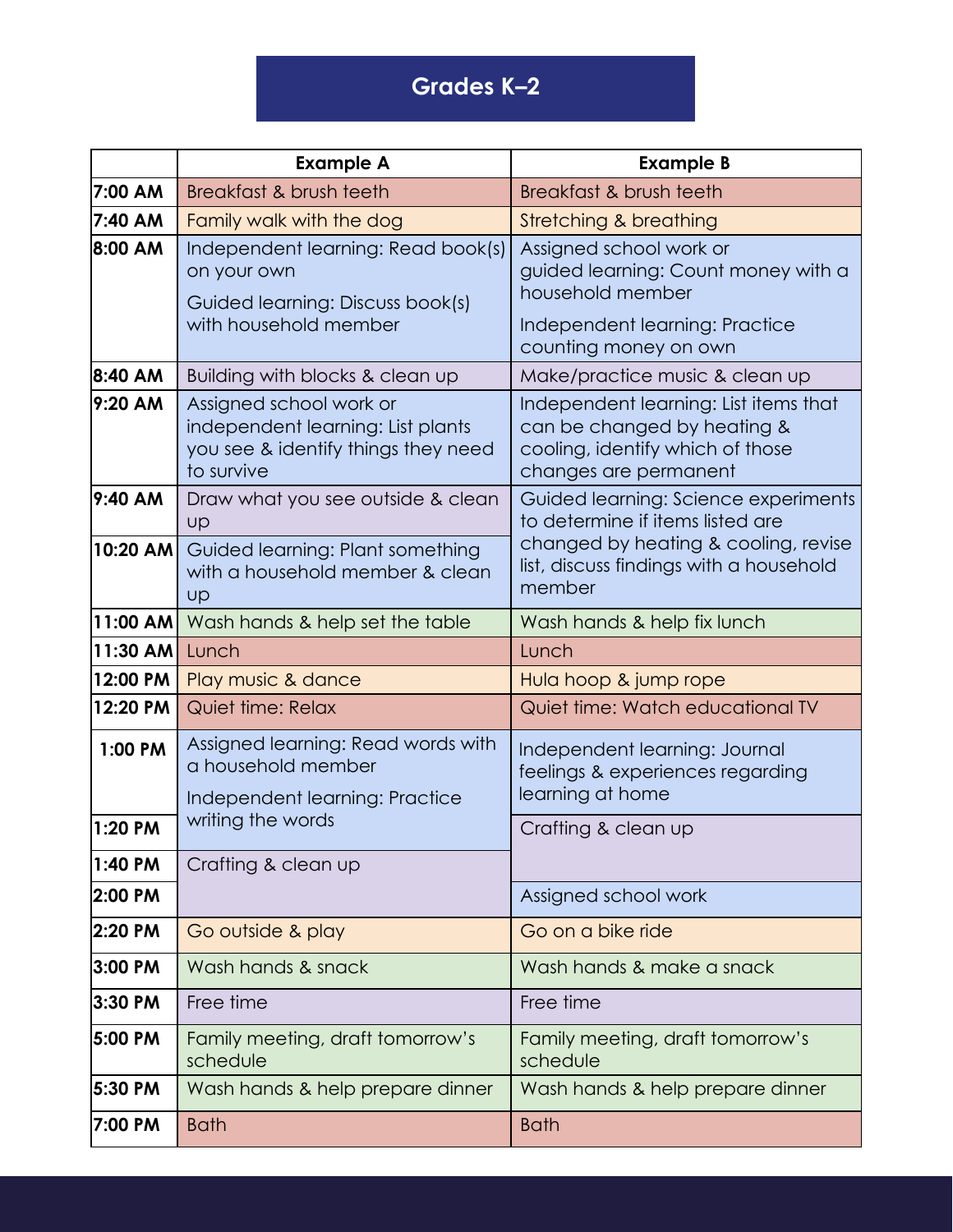# **Grades 3–5**

|          | <b>Example A</b>                                                                                                                     | <b>Example B</b>                                                                                                                                               |
|----------|--------------------------------------------------------------------------------------------------------------------------------------|----------------------------------------------------------------------------------------------------------------------------------------------------------------|
| 7:00 AM  | Breakfast & brush teeth                                                                                                              | Breakfast & brush teeth                                                                                                                                        |
| 8:00 AM  | Take a walk                                                                                                                          | Stretching & breathing                                                                                                                                         |
| 8:30 AM  | Create daily schedule together                                                                                                       | Create daily schedule together                                                                                                                                 |
| 9:00 AM  | Assigned school work or review                                                                                                       | Independent learning: Read book(s)<br>on your own, keep a reading log<br>noting questions, new words, ideas to<br>think or talk about                          |
| 10:00 AM | Dance party                                                                                                                          | Play outside                                                                                                                                                   |
| 10:30 AM | Independent learning: Write a<br>first draft of a paper explaining<br>your thoughts and experiences<br>regarding learning from home. | Independent learning: Watch out a<br>window and identify birds you see,<br>create a graph to show how many of<br>each you observe during a 20-minute<br>period |
| 11:30 AM | Use common household<br>materials to create something<br>new                                                                         | Draw your favorite cartoon or video<br>game character                                                                                                          |
| 12:00 PM | Wash hands, help fix lunch                                                                                                           | Wash hands, help fix lunch                                                                                                                                     |
| 1:00 PM  | Run outside/play outdoor games                                                                                                       | Run outside/hula hoop/ jump rope                                                                                                                               |
| 1:30 PM  | Guided learning: Household<br>member reads aloud to child or<br>child reads aloud to household<br>member                             | Assigned school work or review                                                                                                                                 |
| 2:00 PM  | Make a card for somebody you<br>are missing                                                                                          | Guided learning: Discuss book(s) &<br>reading log with household member                                                                                        |
| 2:30 PM  | Screen time                                                                                                                          | Crafting and clean up                                                                                                                                          |
| 3:00 PM  | Wash hands, plan & make<br>healthy snack                                                                                             | Wash hands, plan & make healthy<br>snack                                                                                                                       |
| 3:30 PM  | Free time                                                                                                                            | Free time                                                                                                                                                      |
| 5:00 PM  | Family meeting, draft tomorrow's<br>schedule                                                                                         | Family meeting, draft tomorrow's<br>schedule                                                                                                                   |
| 5:30 PM  | Wash hands & help prepare<br>dinner                                                                                                  | Wash hands & help prepare dinner                                                                                                                               |
| 7:00 PM  | <b>Bath</b>                                                                                                                          | <b>Bath</b>                                                                                                                                                    |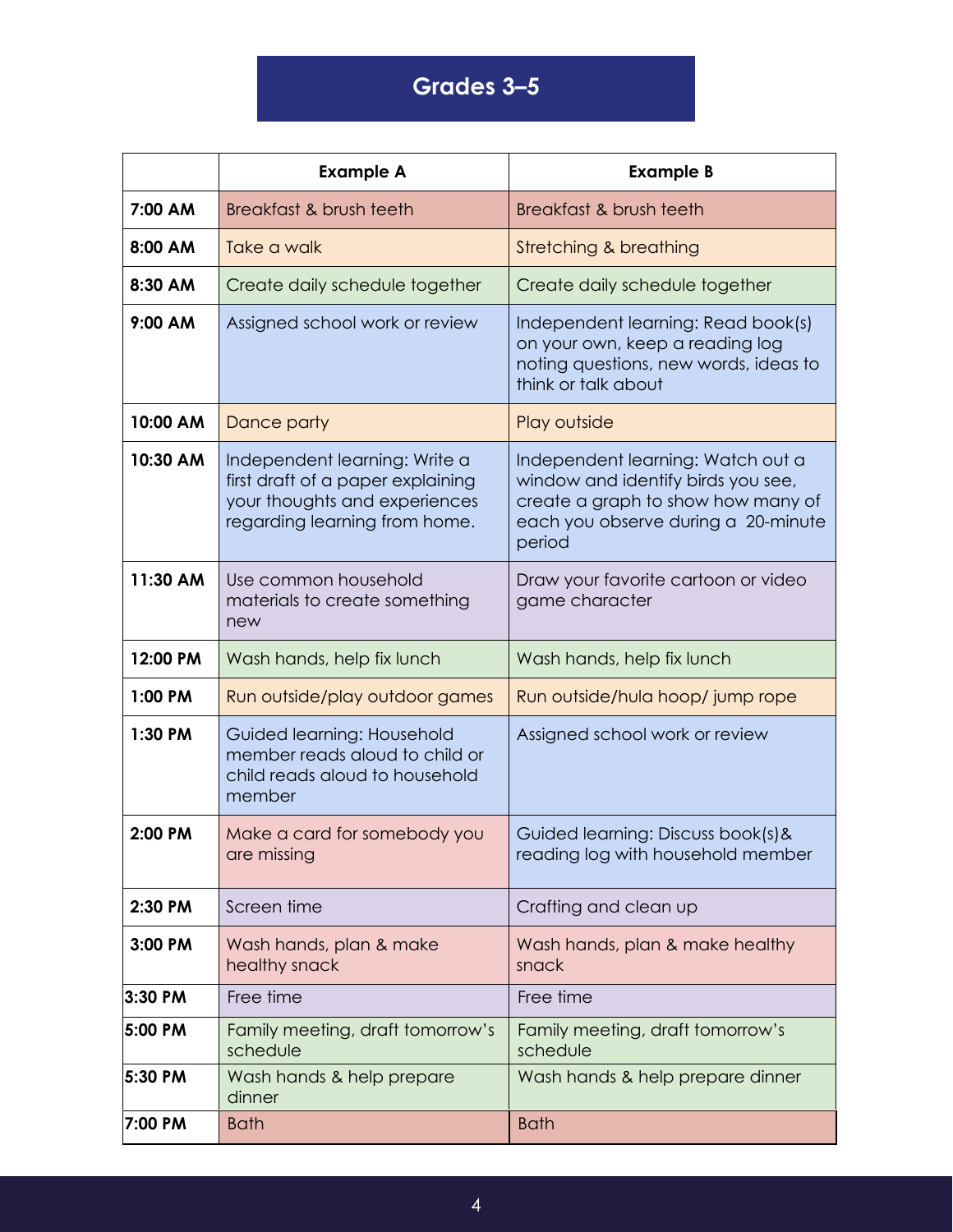### **Grades 6–8**

|               | <b>Example A</b>                                                                                       | <b>Example B</b>                                                                                       |
|---------------|--------------------------------------------------------------------------------------------------------|--------------------------------------------------------------------------------------------------------|
| 30 min        | Wake/breakfast/morning hygiene                                                                         | Wake/shower/morning hygiene                                                                            |
| 30 min        | Independent learning: English<br>Language Arts                                                         | Guided learning: Mathematics                                                                           |
| 30 min        | Guided learning: Social studies                                                                        | Independent learning: Science                                                                          |
| $15$ min      | <b>Indoor PE lesson</b>                                                                                | Outdoor exercise                                                                                       |
| <b>30 min</b> | Outside chores: Yard work/outside<br>clean-up or maintenance/taking out<br>trash                       | Household/indoor chores                                                                                |
| 30 min        | Prepare lunch, eat & clean-up                                                                          | Prepare lunch, eat & clean-up                                                                          |
| 90 min        | Nap/rest                                                                                               | Watch an educational show                                                                              |
| 30 min        | Journaling or other writing<br>activities/writing letters to friends &<br>family or community members  | Self-selected reading                                                                                  |
| 90 min        | TV/gaming/social media                                                                                 | TV/gaming/social media                                                                                 |
| 60 min        | Academic choice: Assigned school<br>work, help siblings with school work,<br>communicate with teachers | Academic choice: Assigned school<br>work, help siblings with school work,<br>communicate with teachers |
| 45 min        | Creative choice: Crafts/personal<br>hobbies/music practice/drawing or<br>coloring                      | Board games/puzzles/design<br>challenges/science experiments                                           |
| 60 min        | Help prepare dinner & clean-up                                                                         | Help prepare dinner & clean-up                                                                         |
| 45 min        | <b>Bike ride</b>                                                                                       | Walk pets                                                                                              |
| 30 min        | Organize a family or personal space                                                                    | <b>Baking or meal prep</b>                                                                             |
| 90 min        | TV/gaming/social media                                                                                 | TV/gaming/social media                                                                                 |
| 30 min        | Relax/evening hygiene                                                                                  | Relax/evening hygiene                                                                                  |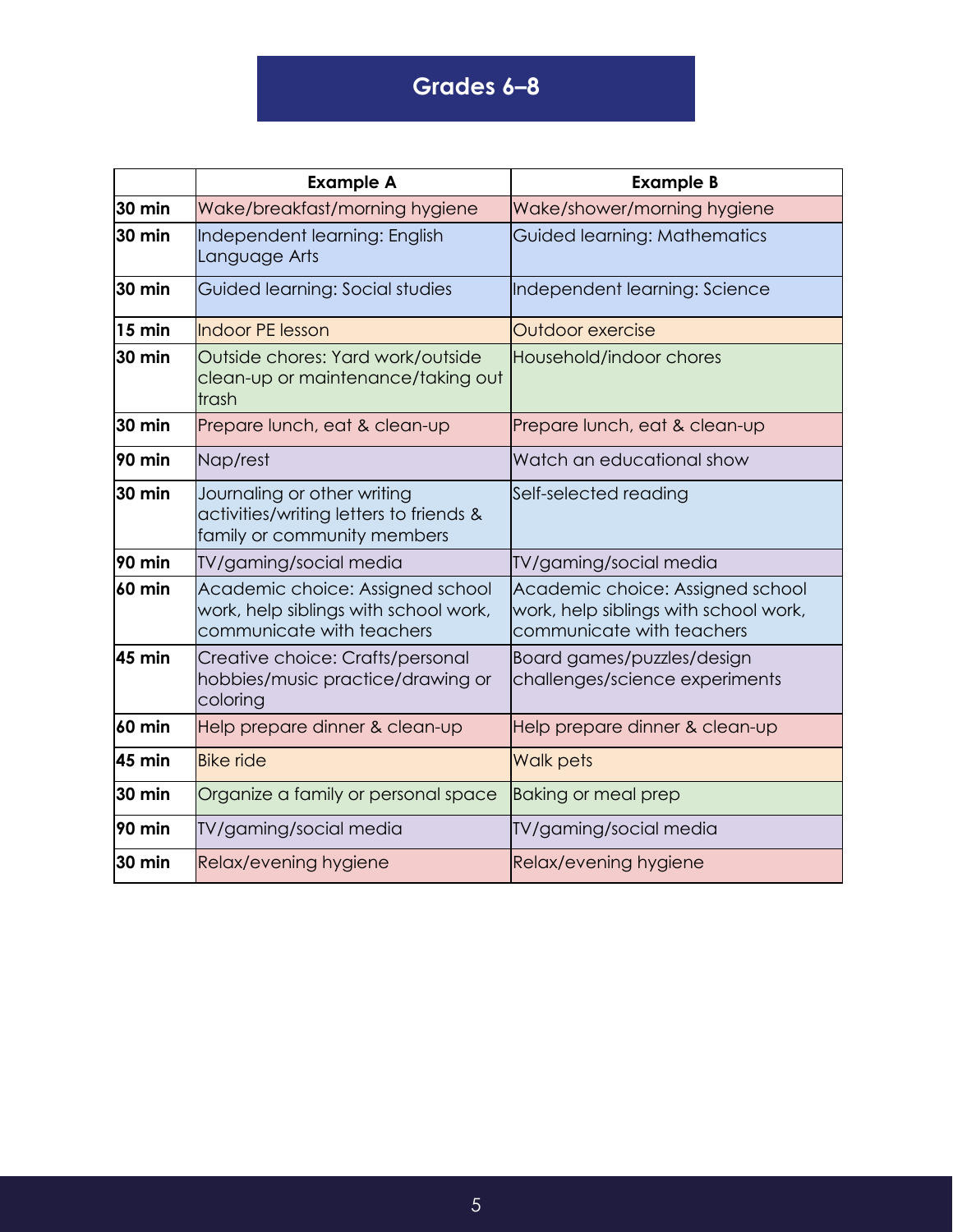#### **Grades 9–12**

**Grades 9-12**

|            | <b>Example A</b>                                                         | <b>Example B</b>                                    |
|------------|--------------------------------------------------------------------------|-----------------------------------------------------|
|            | <b>30 min</b> Wake, shower                                               | Wake, shower                                        |
|            | 45 min Gaming/TV                                                         | Gaming/TV                                           |
|            | 60 min Make breakfast for self and siblings                              | Make breakfast for self and siblings                |
|            | 120 minAssigned school work                                              | Assigned school work                                |
|            | 30 min Take a walk                                                       | Practice guitar                                     |
|            | <b>90 min</b> Help siblings with schoolwork/                             | Help siblings with schoolwork/                      |
|            | household chores                                                         | household chores                                    |
|            | 60 min Make lunch for self and siblings                                  | Make lunch for self and siblings                    |
|            | 120 minSchoolwork/reading                                                | Watch documentary (possibly online<br>with friends) |
|            | <b>60 min</b> Connect with someone: Video chat<br>with friends or family | Exercise: Walk/climb stairs/bike                    |
| 60 min     | Creative quiet time: Draw, listen to<br>music, etc.                      | <b>Baking project</b>                               |
|            | 60 min Exercise: Walk/climb stairs/aerobics                              | Gaming/TV                                           |
|            | 60 min Make or help with dinner                                          | Make or help with dinner                            |
|            | 60 min Connect with family: Watch a show,                                | Connect with family: Watch a show,                  |
|            | discuss the daily schedule, etc.                                         | discuss the daily schedule, etc.                    |
| <b>TBD</b> | Relax                                                                    | Relax                                               |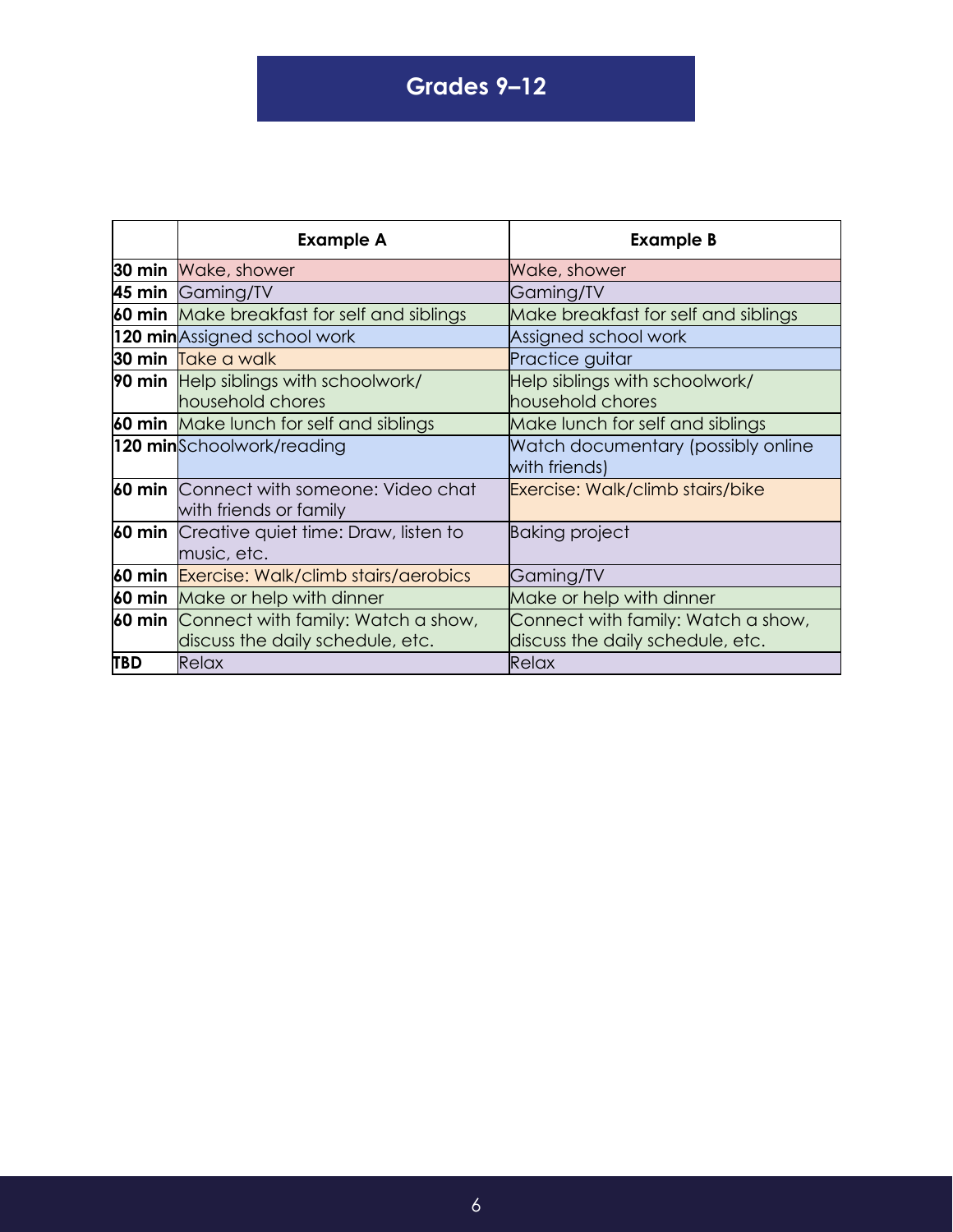

The list below contains a variety of online resources that are free and support learning at home. These sites provide a wide range of information and tools such as prioritizing learning, monitoring school work, and communicating with teachers. While some contain general guidance, others offer caregivers assistance with content areas such as mathematics, science, English language arts, and social studies.

**[Achievethecore.org: Parent and Family Resources](https://achievethecore.org/search?q=parent)**

**[CDC: Tips for Parents While School's Out](https://www.cdc.gov/coronavirus/2019-ncov/prepare/children.html)** 

**[Great Minds: Parent Tip Sheets](https://greatminds.org/english/parents)** 

**[Khan Academy: Parent and Mentor Guide](https://www.khanacademy.org/resources/parents-mentors-1)** 

**[Khan Academy: Kids Parent Guide](https://khankids.zendesk.com/hc/en-us/articles/360006764812-Parent-Guide-Using-Khan-Academy-Kids-at-Home)** 

**[Kidshealth: Helping Your Gradeschooler with Homework](https://kidshealth.org/en/parents/help-gradeschooler-homework.html)**

**[National Council of Teachers of Mathematics: Helping your Math Students](https://www.nctm.org/News-and-Calendar/Messages-from-the-President/Archive/J_-Michael-Shaughnessy/Support-for-Parents-and-Families_-Helping-your-Math-Students/)**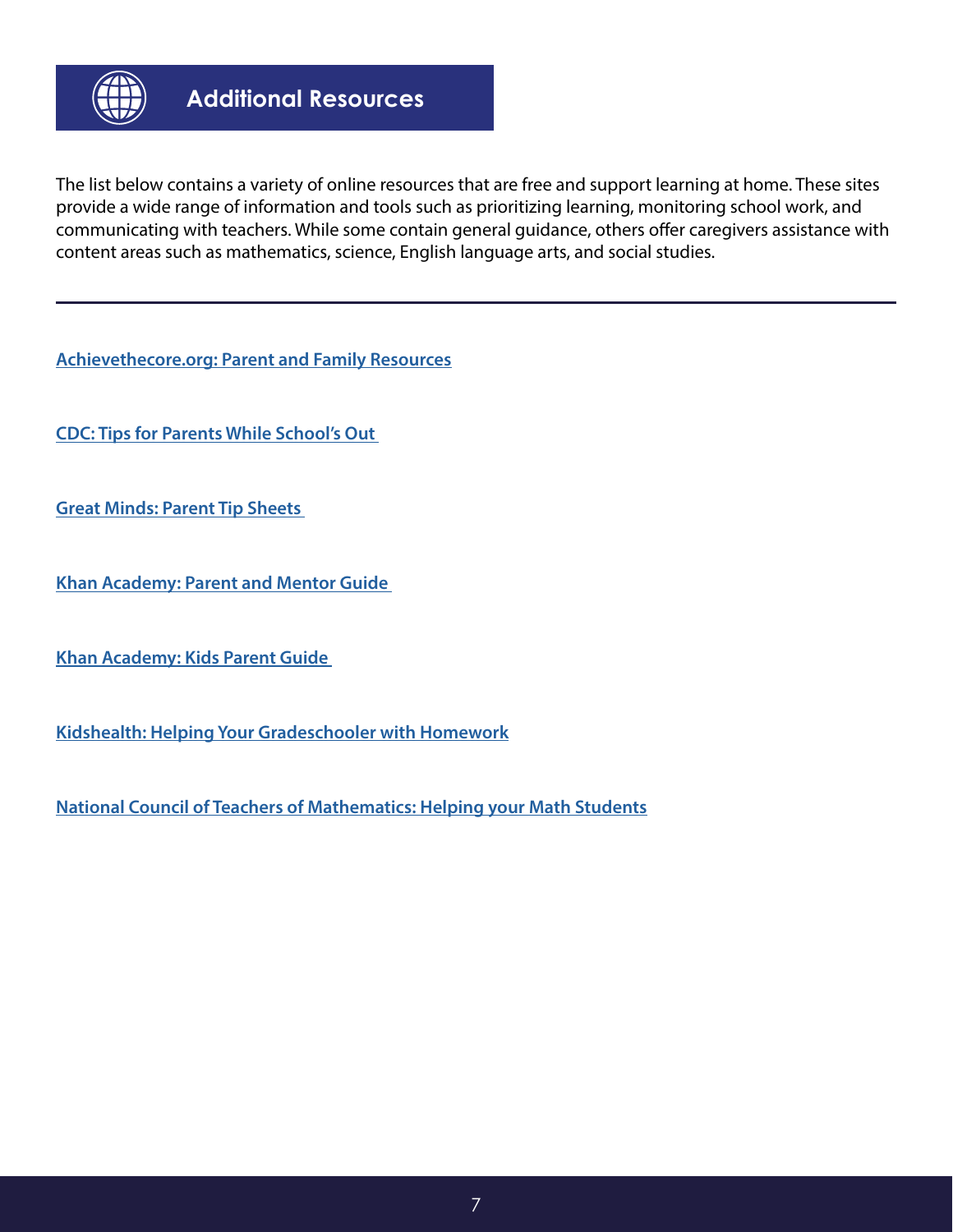

**[Nebraska Department of Education: e-Learning Days](https://www.education.ne.gov/educational-technology/e-learning-days/)**

**[Nebraska Department of Education: English Learner Programs](https://www.education.ne.gov/natlorigin/)** 

**[Nebraska Department of Education: Family and Community Engagement](https://www.education.ne.gov/ciptoolkit/family-community-engagement/)**

**[Nebraska Department of Education: Fine Arts Education](https://www.education.ne.gov/finearts/)**

**[Nebraska Department of Education: Mathematics Standards Suggested Parent Activities](https://www.education.ne.gov/wp-content/uploads/2017/07/NE_math_standards_parent_activity.pdf)**

**[Nebraska Department of Education: Read-at-Home Plan for Student Success](https://cdn.education.ne.gov/wp-content/uploads/2019/09/Read-At-Home-Plan-3.pdf)**

**[Nebraska Department of Education: Science Education](https://www.education.ne.gov/science/)**

**[Nebraska Department of Education: Social Studies Education](https://www.education.ne.gov/socialstudies/)** 

**[Nebraska Department of Education: World Language Education](https://docs.google.com/document/d/1KcKUz2EDUoICjXzZdFnE6PLuUAQG2qkS_Mn-G7vxaDE/edit?usp=sharing)**

**[Nebraska Department of Education: Office of Special Education](https://www.education.ne.gov/sped/)**